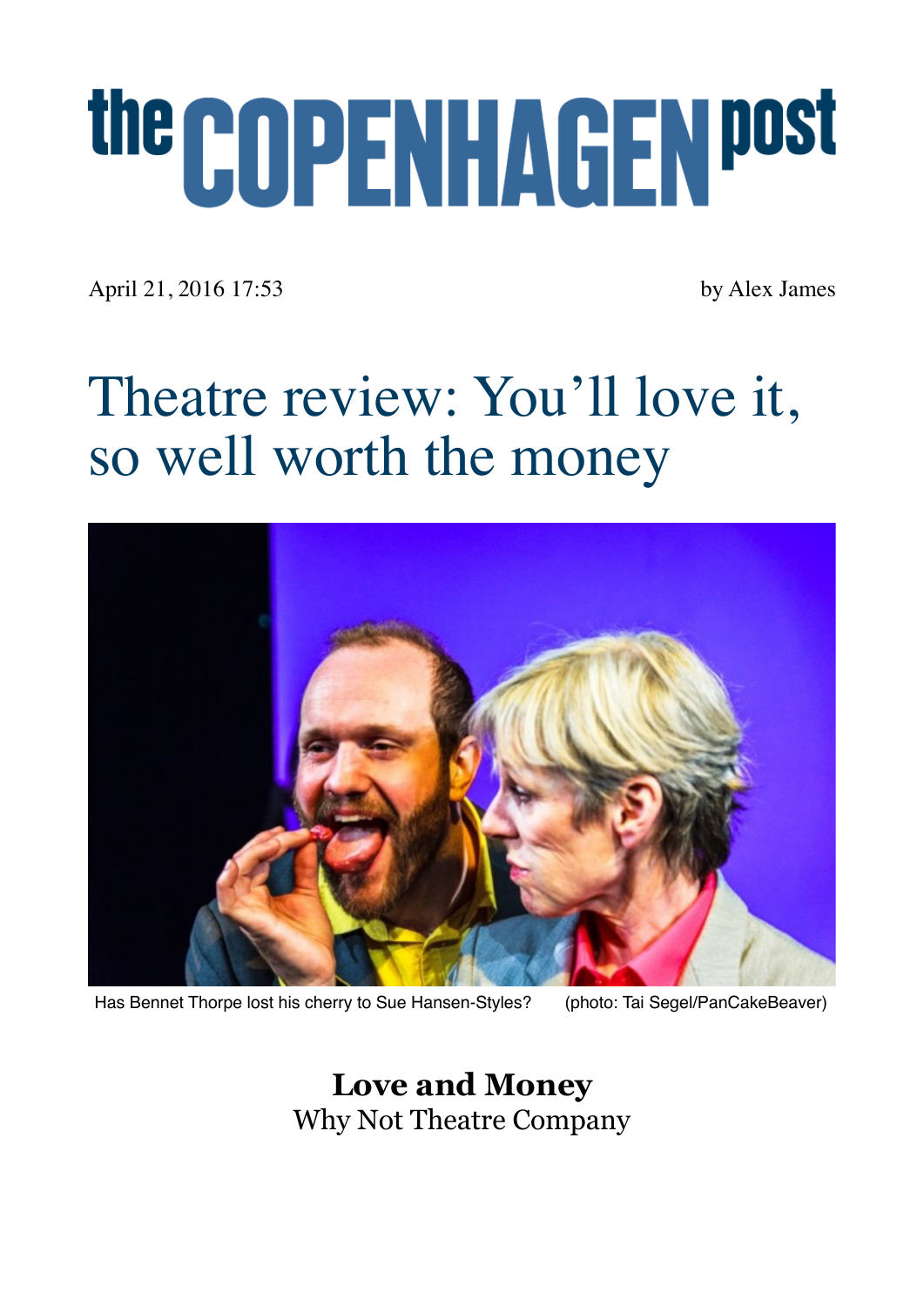As the audience waited for the performance to begin, the only object visible on the stage was a lone handbag. This bag represents the tragic downfall of the play's principal characters: David and Jess. But while the character's fates unravel, this production just keeps getting better.

#### **A couple's tragic fate**

We open with David professing a dark secret concerning his late wife Jess (played by Sira Stampe) to an online admirer. This distinctly abstract beginning also allows us to see the full effect of the events to come on Jess's mother and father (played by Sue Hansen-Styles and Bennet Thorpe).

Just when you think the actions of the various characters cannot get more deprived, the action takes a new and darker turn. Despite being an emotional rollercoaster, this is a play that is genuinely funny – in particular the hilarious dance routines by Bennet Thorpe.

The lack of chronology is a fantastic move by playwright Dennis Kelly, as it creates an illusion of inevitability as though the characters are pawns of the play's real enemies: consumerism and the corrupting influence of money.

### **Satire ahoy**

Bådteatret is the perfect setting for this play. The hull of the ship creates a dark and claustrophobic atmosphere, drawing the audience deeper into the production's twisted satire.

The lack of definitive space between audience and actors is utilised perfectly by director Mia Lipschitz – and while the fourth wall is not